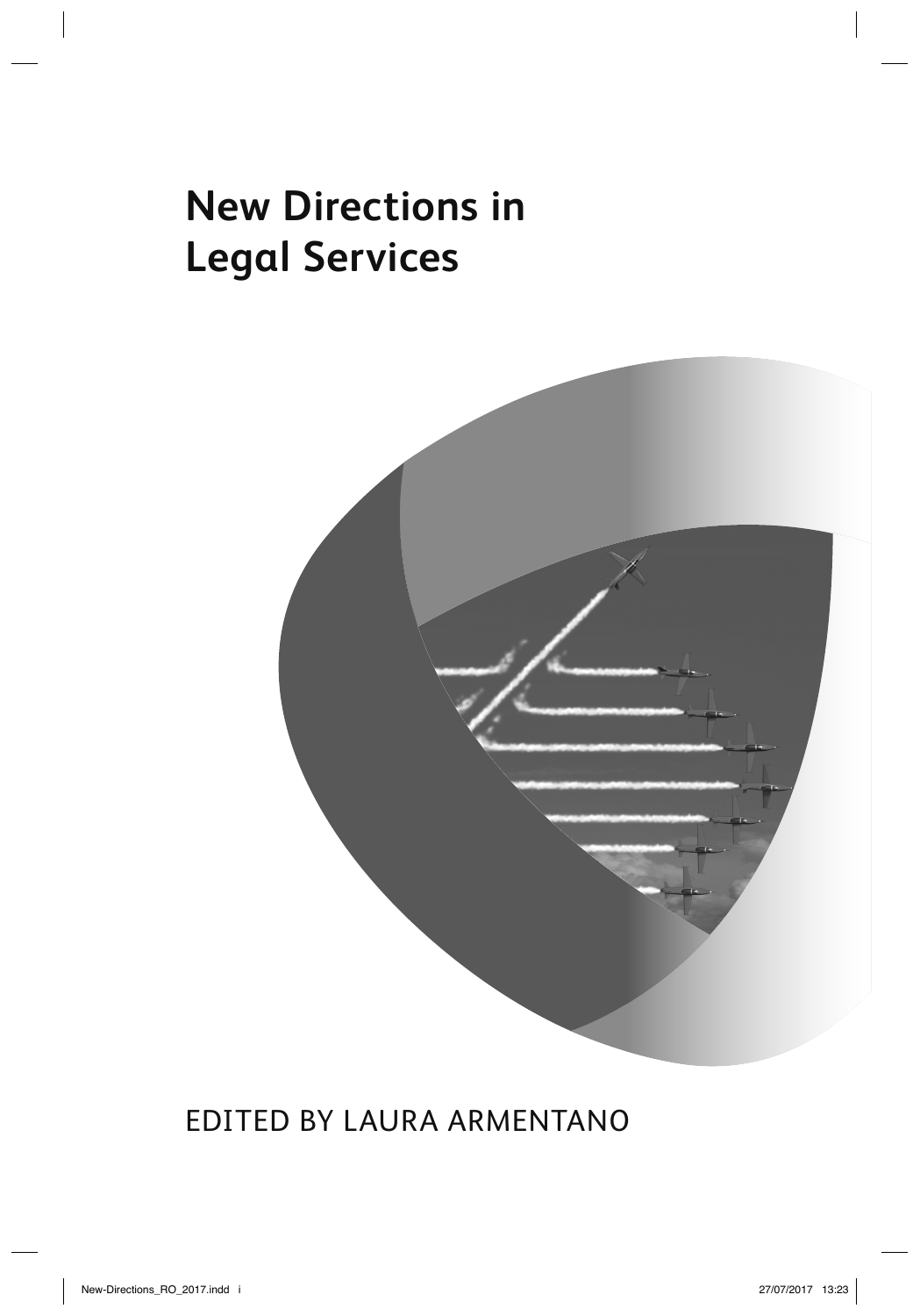**Head of events and books** Leah Darbyshire

**Commissioning editor** Laura Armentano

**Editorial assistant** Edward Bowes

Published by ARK Group:

UK, Europe and Asia office 6–14 Underwood Street London, N1 7JQ United Kingdom Tel: +44(0) 207 566 5792 publishing@ark-group.com

North America office 4408 N. Rockwood Drive, Suite 150 Peoria IL 61614 United States Tel: +1 (309) 495 2853 publishingna@ark-group.com

www.ark-group.com

Layout by Susie Bell, www.f-12.co.uk

Printed by Canon (UK) Ltd, Cockshot Hill, Reigate, RH2 8BF, United Kingdom

ISBN: 978-1-78358-298-3

A catalogue record for this book is available from the British Library

© 2017 ARK Group

All rights reserved. No part of this publication may be reproduced or transmitted in any form or by any means, except in accordance with the provisions of the Copyright, Designs and Patents Act 1988 or under terms of a licence issued by the Copyright Licencing Agency in respect of photocopying and/or reprographic reproduction. Application for permission for other use of copyright material, including permission to reproduce extracts in other published works, should be made in writing to the publishers. Full acknowledgement of author, publisher, and source must be given.

#### DISCI AIMER

This publication is intended as a general guide only. The information and opinions it contains are not intended to provide legal advice. The publishers bear no responsibility for any errors or omissions contained herein.

ARK Group is a division of Wilmington plc. The company is registered in England & Wales with company number 2931372 GB

Registered office: 6-14 Underwood Street, London N1 7JO. VAT Number: GB 899 3725 51.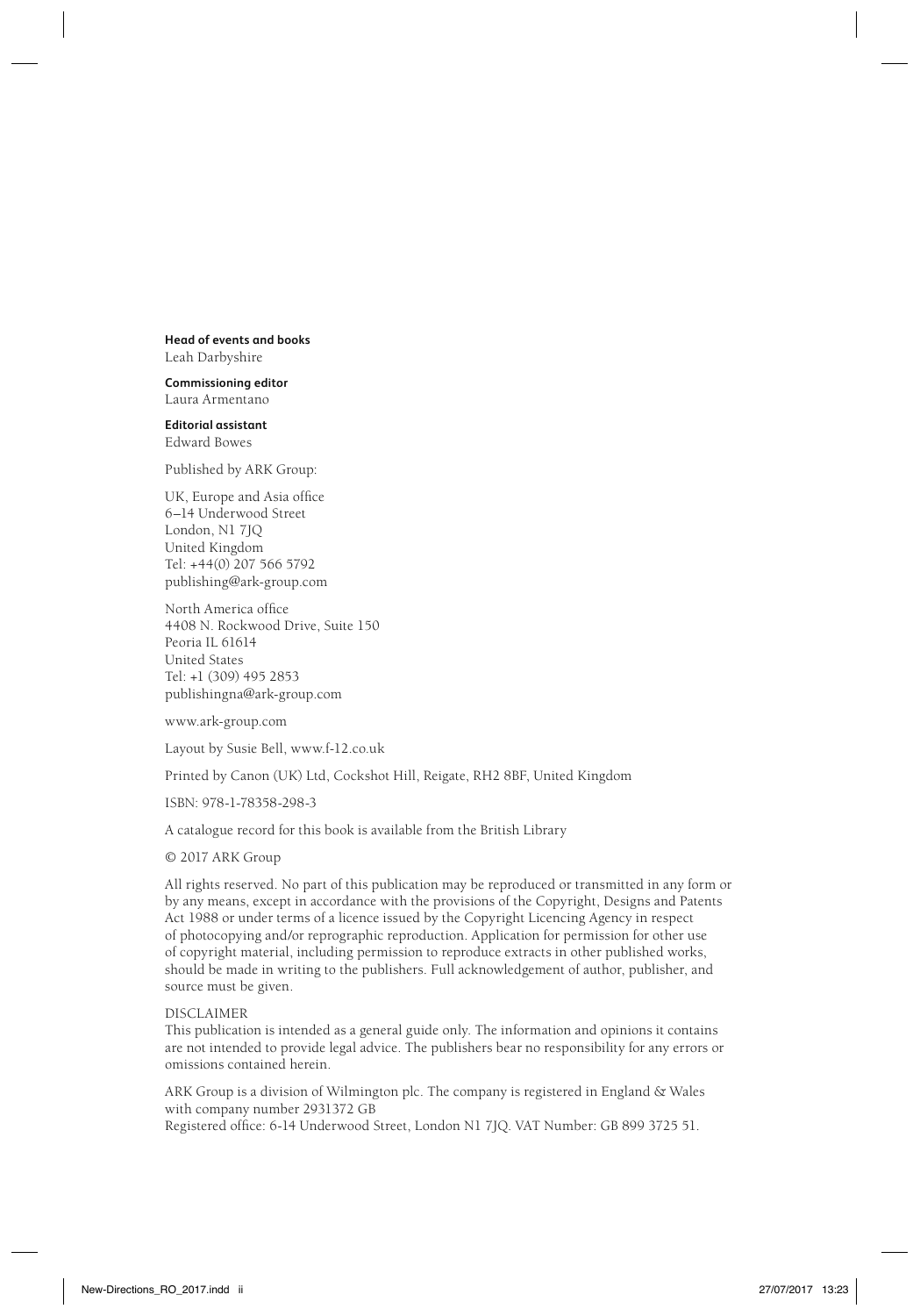## **Contents**

| Chapter 1: Why the developments to the competence divide (and not         |
|---------------------------------------------------------------------------|
| the digital divide) will make or break the law firm business model. 1     |
| By Emma Ziercke, research assistant, and Markus Hartung, director, at the |
| Bucerius Center on the Legal Profession (CLP) at the Bucerius Law School  |
| From information asymmetry to the closing competence divide:              |
|                                                                           |
| How legal technology will change the business of law  3                   |
| Is legal technology really changing the law firm model?  5                |
| Information equilibrium, but in a dynamic market?  9                      |
| Chapter 2: AI and five new business models for legal services 11          |
| By Joanna Goodman, writer, editor, and IT columnist for the Law Society   |
| Gazette and the Guardian Media Network                                    |
| New business model 1: The lawtech start-up  13                            |
|                                                                           |
| New business model 3: Online legal advice  17                             |
| New business model 4: The legal platform as a service  19                 |
|                                                                           |
| Chapter 3: What is the next big thing for legal services?  23             |
| By Chrissie Lightfoot, CEO of Robot Lawyer LISA and CEO of Entrepreneur   |
| Lawyer Limited                                                            |
|                                                                           |
|                                                                           |
|                                                                           |
|                                                                           |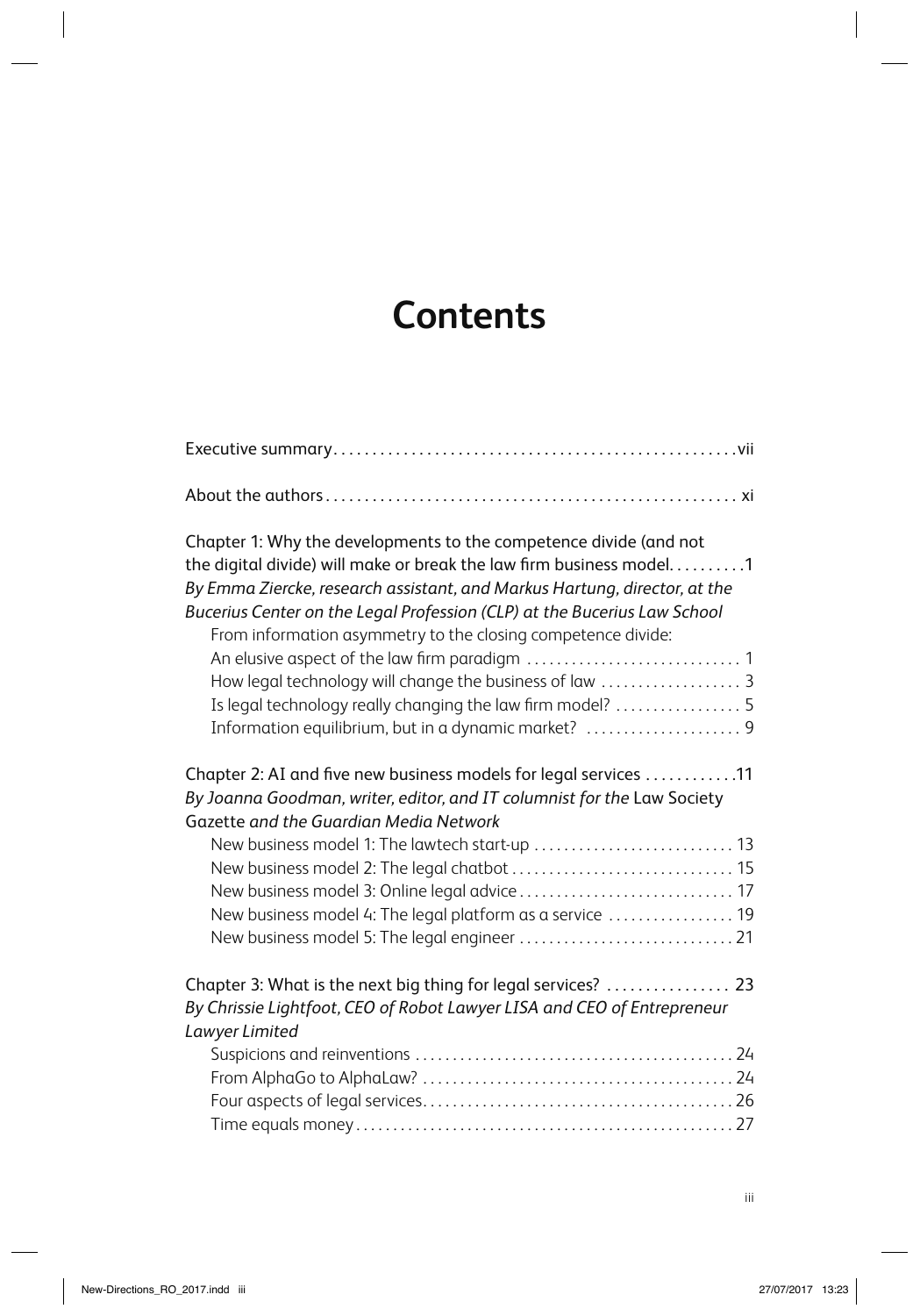| Evolving legal artificial intelligence from carthorse to racehorse  28                                                          |  |
|---------------------------------------------------------------------------------------------------------------------------------|--|
|                                                                                                                                 |  |
|                                                                                                                                 |  |
|                                                                                                                                 |  |
| Chapter 4: The missing 'E' in legal innovation  33<br>By John Alber, futurist at the International Legal Technology Association |  |
|                                                                                                                                 |  |
|                                                                                                                                 |  |
|                                                                                                                                 |  |
|                                                                                                                                 |  |
|                                                                                                                                 |  |
| By Debbie Epstein Henry, founder of DEH Consulting, Speaking, Writing                                                           |  |
| Chapter 6: Rethinking pricing and profitability  45                                                                             |  |
| By Michael Roster, co-chair of the Association of Corporate Counsel's Value                                                     |  |
| Challenge steering committee; previously managing partner of Morrison &                                                         |  |
| Foerster's Los Angeles office and GC of Stanford University                                                                     |  |
|                                                                                                                                 |  |
|                                                                                                                                 |  |
|                                                                                                                                 |  |
|                                                                                                                                 |  |
|                                                                                                                                 |  |
| Chapter 7: A new business model for a sustainable future  51                                                                    |  |
| By Martyn Caplan, founder and director of Lawyers Inc.                                                                          |  |
|                                                                                                                                 |  |
| Potential threats to the financial stability and future of a legal practice 52                                                  |  |
|                                                                                                                                 |  |
|                                                                                                                                 |  |
| Chapter 8: Evolving business models in legal services  59                                                                       |  |
| By Janvi Patel, executive chairwoman and founder of Halebury                                                                    |  |
|                                                                                                                                 |  |
|                                                                                                                                 |  |
|                                                                                                                                 |  |
|                                                                                                                                 |  |
|                                                                                                                                 |  |
|                                                                                                                                 |  |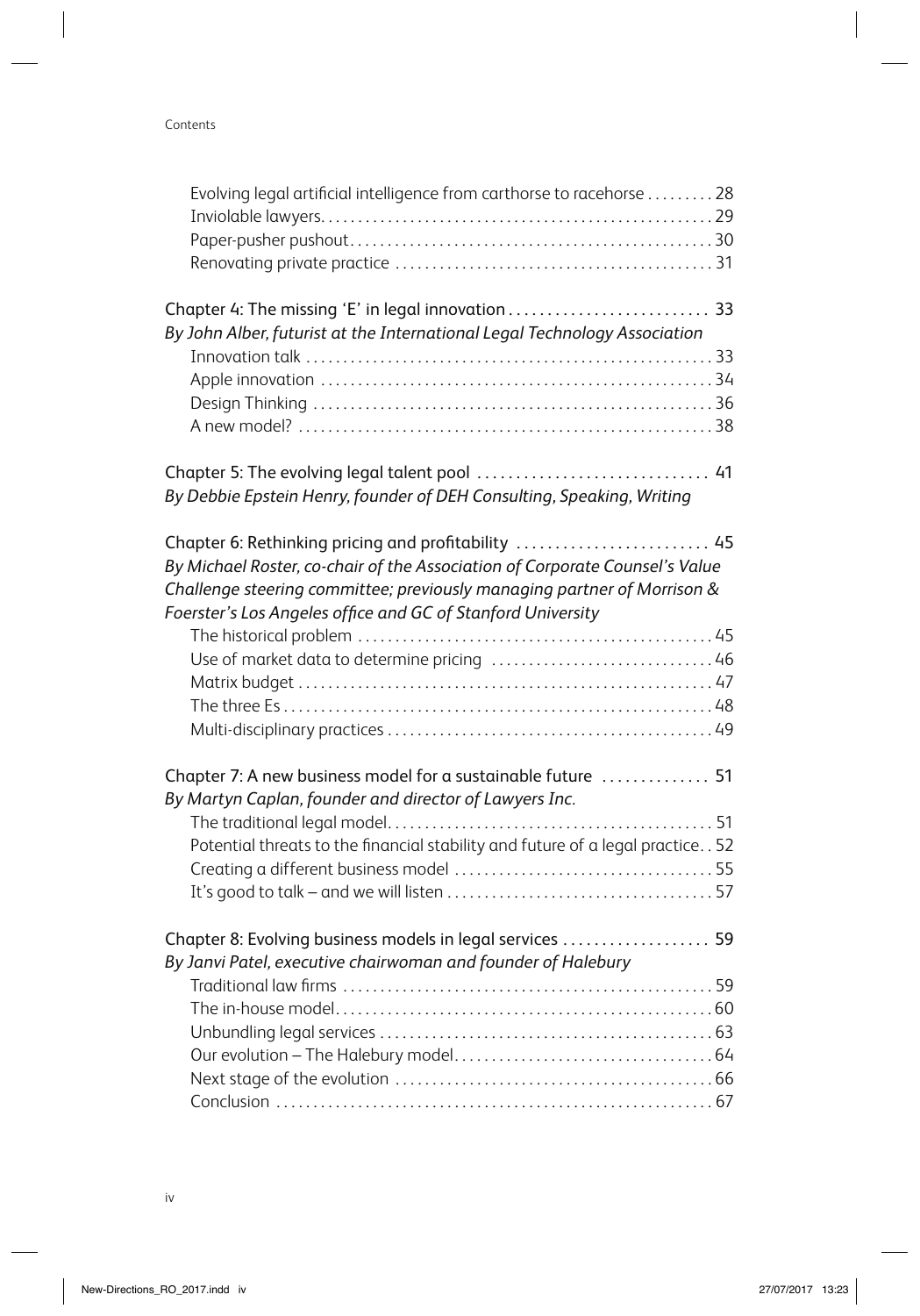| Chapter 9: Law firm-client collaboration through the managed legal<br>By Richard Tapp, company secretary and director of legal services,<br>Carillion plc and Fleur Kitchingman, senior vice president of legal and<br>corporate secretary, Carillion Canada |  |
|--------------------------------------------------------------------------------------------------------------------------------------------------------------------------------------------------------------------------------------------------------------|--|
|                                                                                                                                                                                                                                                              |  |
|                                                                                                                                                                                                                                                              |  |
|                                                                                                                                                                                                                                                              |  |
|                                                                                                                                                                                                                                                              |  |
|                                                                                                                                                                                                                                                              |  |
| Chapter 10: Business model innovation - Implementing and                                                                                                                                                                                                     |  |
| By Mike Polson, director of Ashurst Advance and co-head of innovation at<br>Ashurst, and Christie Guimond, R&D strategy manager at Ashurst Advance                                                                                                           |  |
|                                                                                                                                                                                                                                                              |  |
| Traditional Big Law vs Evolving Big Law models78                                                                                                                                                                                                             |  |
| The evolving business model in practice - Ashurst Advance80                                                                                                                                                                                                  |  |
|                                                                                                                                                                                                                                                              |  |
|                                                                                                                                                                                                                                                              |  |
|                                                                                                                                                                                                                                                              |  |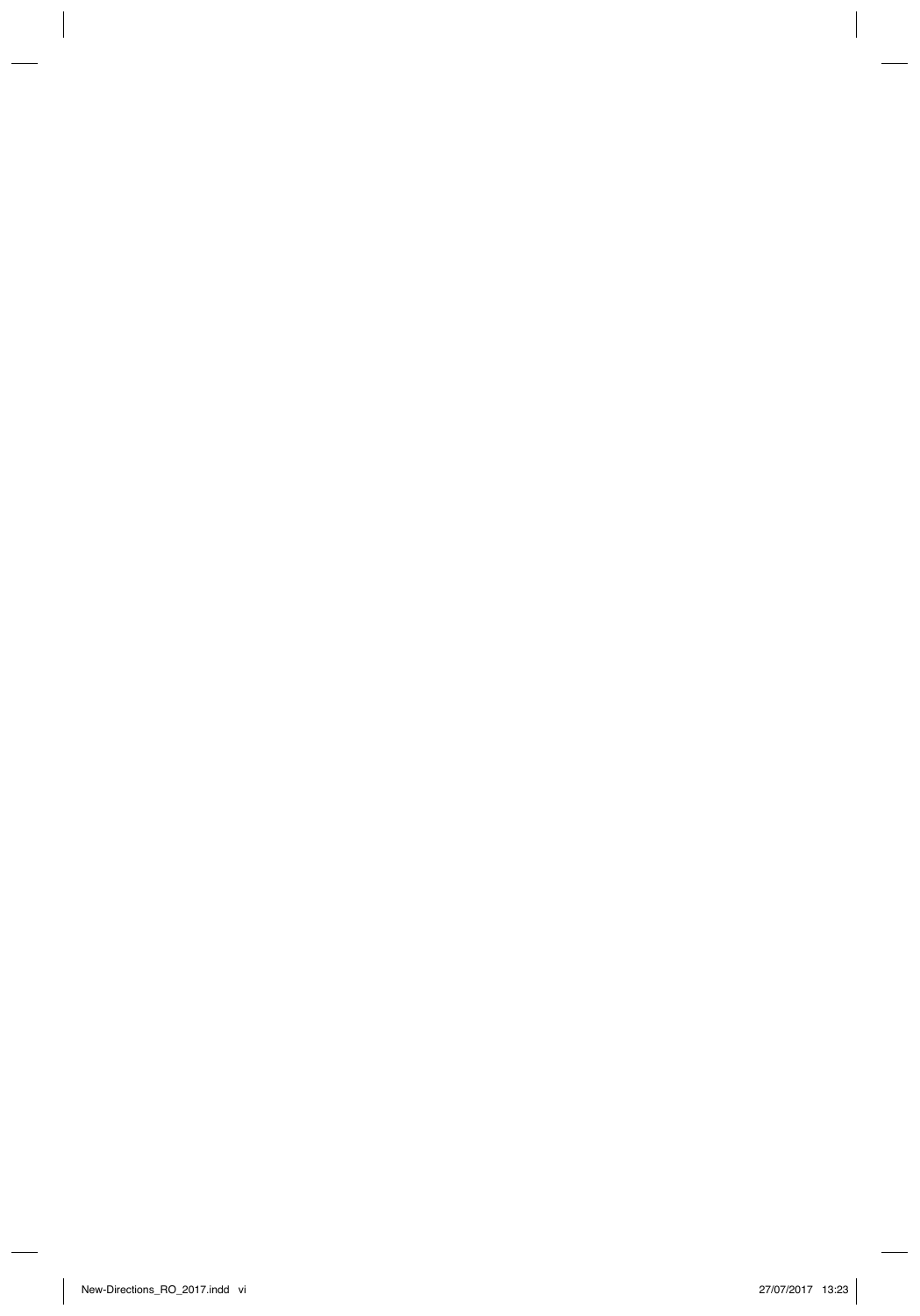## **Executive summary**

There have been a number of research papers published in recent years predicting significant further change for the legal industry. One paper found legal technology solutions could perform 30–50 per cent of the work carried out by junior lawyers today,<sup>1</sup> while another predicted a fall in market share among traditional firms by as much as 50 per cent within the next decade.<sup>2</sup> Lawyers, too, seem to agree that further change is necessary – one study found 64 per cent of lawyers think the traditional law firm business model is outdated<sup>3</sup> – and many are voting with their feet and taking advantage of the growing number of career routes available within the sector.

Legal services providers today need to innovate in their business models, delivery methods, and moreover in their value propositions in order to compete against competition coming in all shapes and sizes (and from unexpected quarters). They also need to work harder to attract and retain the best talent in the face of the broadening spectrum of roles and career routes that are becoming available.

*New Directions in Legal Services* examines the fast pace of change in the legal services sector, driven in part by new technologies, and considers what the future holds. We also look at some examples of new business models and service delivery methods that are disrupting the market, and the new approaches to pricing and profitability that are necessary to support new ways of working and delivering legal services.

The opening chapter of the book outlines the findings of research into the impact of technology on the traditional law firm business model, undertaken in 2016 by Bucerius Law School in conjunction with the Boston Consulting Group. Using the report's findings as a yardstick, Markus Hartung and Emma Ziercke of the Bucerius Center on the Legal Profession (CLP) at the Bucerius Law School, examine whether and how far legal technology has driven law firms to adjust their business models.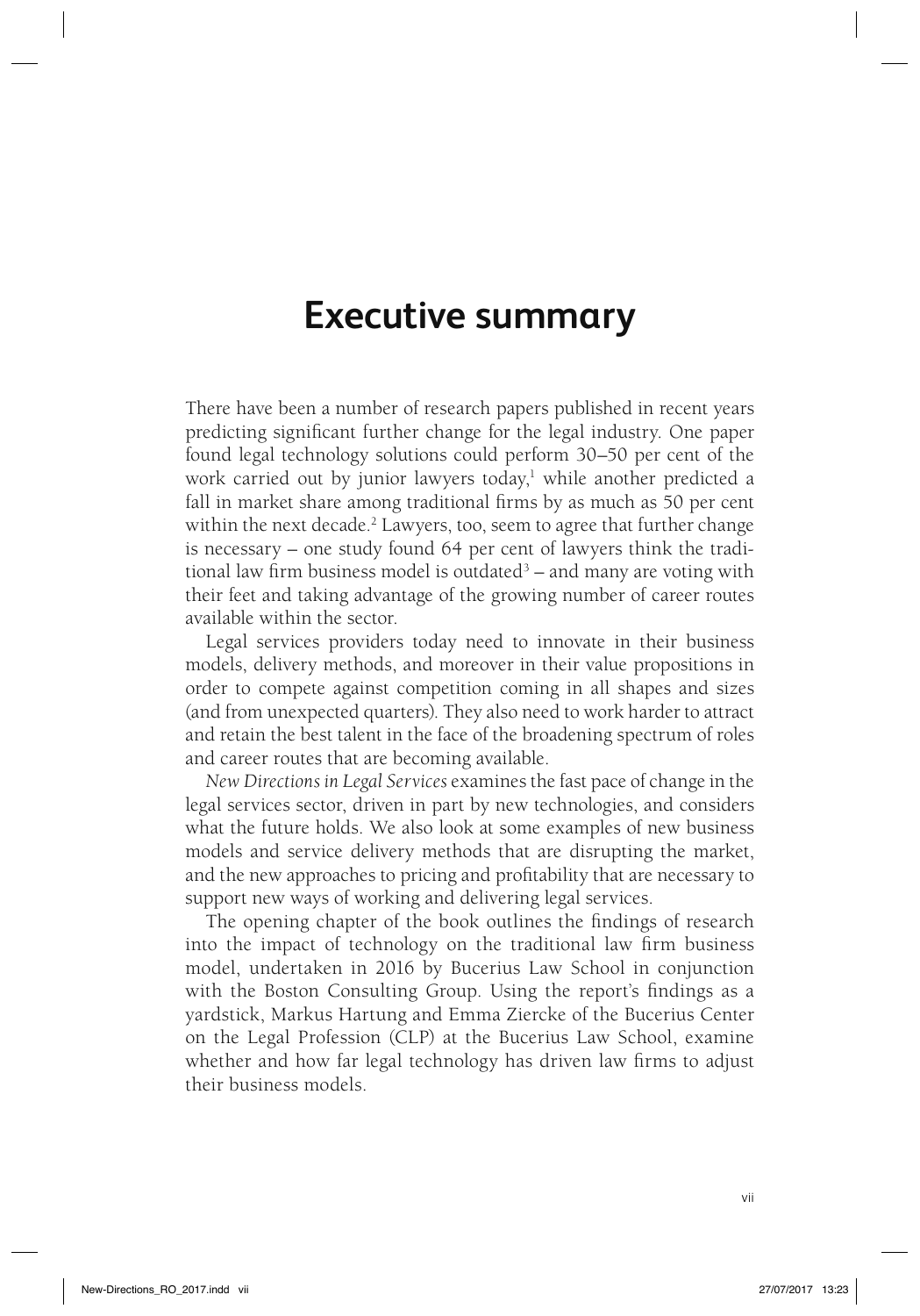This is followed by a chapter from Joanna Goodman, writer, editor, and IT columnist for the *Law Society Gazette* and the Guardian Media Network – and author of *Robots in Law* – who explores five new business models that are altering the legal services landscape, driven by AI and emerging technologies.

Then, in the next chapter, Chrissie Lightfoot, CEO of Robot Lawyer LISA and CEO of EntrepreneurLawyer Limited, moves beyond current uses of cognitive computing (CC) and AI technologies in law to make some predictions about the unstoppable 'march of the machine' across the legal landscape, and she urges lawyers to prepare for a future that might be closer than you think.

In Chapter 4, John Alber, legal futurist at the ITLA, dives deep into Design Thinking and explains how this empathy-based approach to innovation can be applied to legal service design. The chapter is illustrated with successful examples from within and outside the legal sector.

Next, Debbie Epstein Henry, founder of DEH Consulting, Speaking, Writing, looks at the benefits for individual lawyers, clients, and law firms in greater acceptance of non-linear career paths in law, including: improved recruitment and retention of talent, greater ability to meet clients' expectations, and supporting and getting the most from lawyers at all stages of their careers. 'The bottom line', she says, 'is that lawyers' lives are not linear and therefore legal careers need not be either'.

Finally in this first section, Michael Roster, co-chair of the ACC Value Challenge, describes how in-house and outside counsel need to rethink the way work is priced and paid for in line with new ways of delivering legal services, and by focusing on expertise and outcomes.

The chapters in the second part of this book provide specific examples of innovative approaches to the delivery of legal services, drawn from NewLaw and traditional legal services providers, as well as in-house teams.

First, Martyn Caplan, founder and director of Lawyers Inc., describes how the 'umbrella' alternative business structure was created in response and as a solution to common concerns among lawyers, including growing pressures and demands of practice, fee earners generating more income than partners, and in particular the prevalent lack of succession (and other) planning in law firms.

This is followed by a chapter from Janvi Patel, executive chairwoman and founder of Halebury, a NewLaw business which provides flexible, scalable resourcing solutions for in-house teams, and also offers an alternative career path for in-house lawyers. She describes how the legal services model has evolved over the last 10 years, the array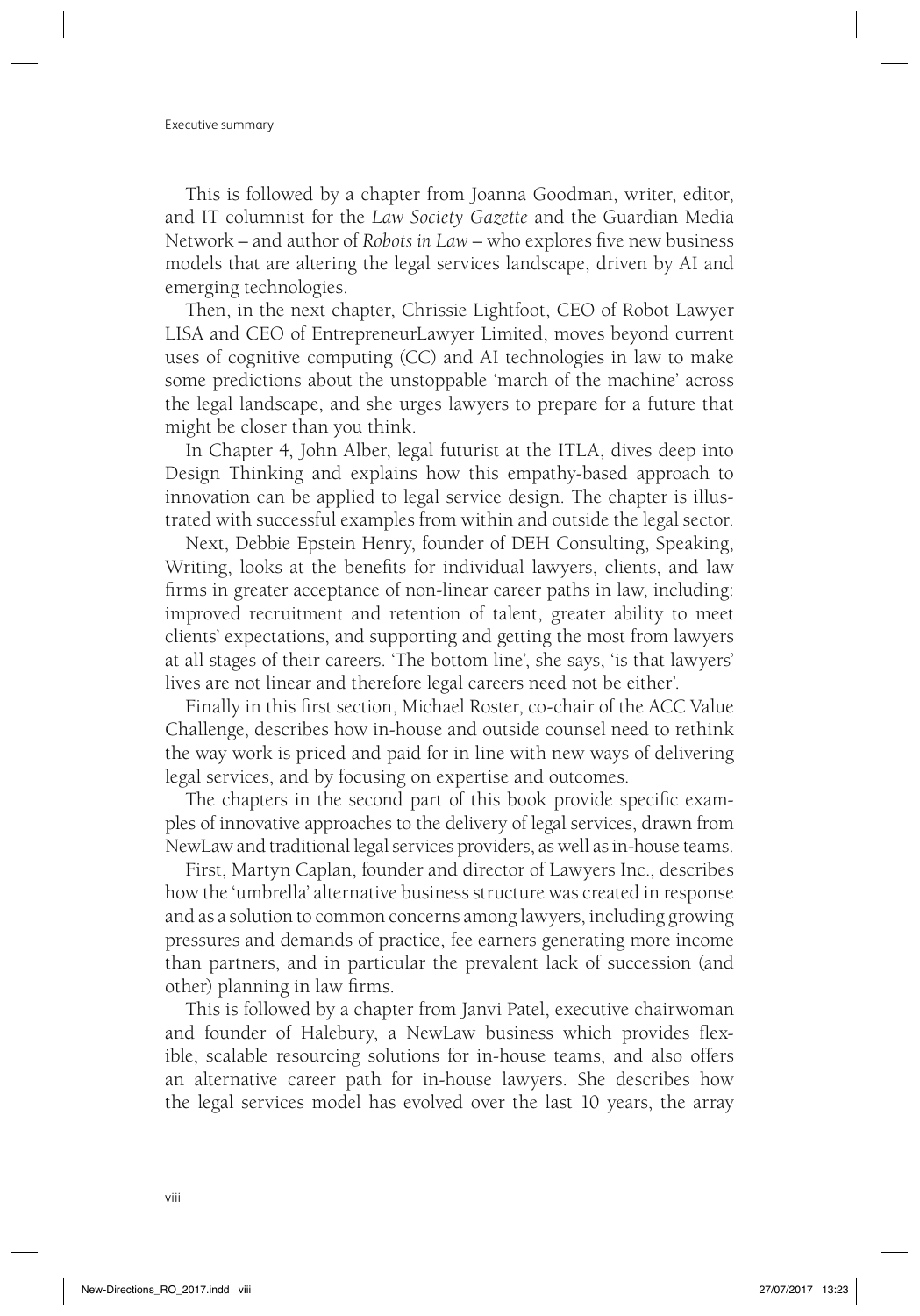of new options for in-house teams, and a future collaborative, efficient, sustainable model for legal services delivery which will maximise the capabilities within the profession.

Next, Richard Tapp, company secretary and director of legal services at Carillion plc, and Fleur Kitchingman, senior vice president of legal and corporate secretary at Carillion Canada, describe the company's highly successful collaborative model for legal resourcing and explain why they believe collaboration between panel firms is vital to achieving consistency of service, quality, speed of response, and the ability to scan the horizon for future challenges.

Finally, Mike Polson, a director of Ashurst Advance and co-head of innovation for international law firm Ashurst, and Christie Guimond, R&D strategy manager for Ashurst Advance, examine how law firms can implement and sustain business model innovation. By focusing on Ashurst's integrated global service offering, Ashurst Advance, they explore how the firm was able to bring three fundamental areas of service innovation together in order to establish a clear and differentiated proposition for its clients, and they explain how Ashurst is now working to embed this model across its global business and with clients.

The message to the legal sector could not be clearer: innovate or die. As this book clearly outlines, individuals, law firms, and legal departments are accepting the challenge and are innovating alongside the NewLaw service providers that have taken root in the industry to provide a growing array of options for lawyers and clients. It truly is an exciting time to be in the business of law.

### *References*

- 1. Veith, Wenzler, Hartung et al., 'How Legal Technology Will Change the Business of Law', Final Report of Bucerius Law School and The Boston Consulting Group on the impact of innovative technology on the legal sector, 2015/2016. Available at: http://www.bucerius-education.de/fi leadmin/content/pdf/studies\_publications/ Legal\_Tech\_Report\_2016.pdf. See also Chapter 1 of this book.
- 2. Beaton, G. and Kaschner, I. *Remaking Law Firms: Why & How?* ABA, 2016. See also Chapter 3 of this book.
- 3. Robbins, W. 'A vision of the future', *Solicitors Journal*, 4 April 2017. Available at: https://www.solicitorsjournal.com/comment/201704/vision-future.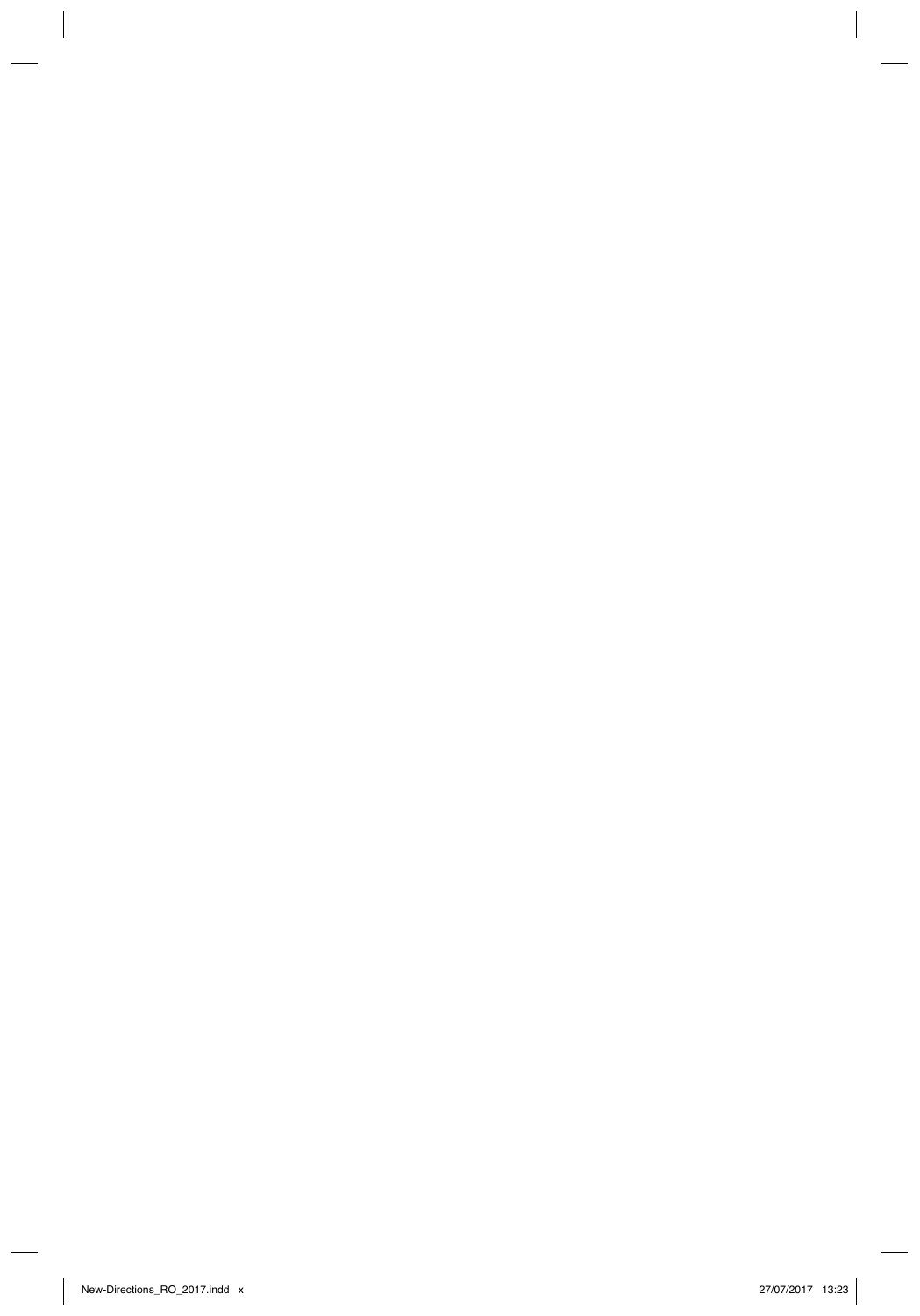## **About the authors**

**John Alber** serves as futurist for the International Legal Technology Association. He also writes, speaks, and consults, focusing on finding practical ways to reshape the delivery of legal services to suit a future demanding excellence far beyond substantive legal skills. Prior to his current role, John led Bryan Cave LLP to become one of the most innovative firms in the world, serving as its strategic innovation partner for more than 16 years. While at Bryan Cave, he also served for seven years on the firm's operating group (its management committee). At Bryan Cave, John created one of the first practice economics consulting groups, one of the first client facing technology groups, and one of the first in-firm legal process outsourcing (LPO) organisations. The groups he created developed innovative web-based, client-centric applications that delivered legal advice to clients, managed complex workflows, and even created pleadings automatically. They also developed client-facing knowledge management, project management, project estimation, and business intelligence systems, and highly technology leveraged alternative staffing solutions for engagements of all types.

**Martyn Caplan** is a founder and director of Lawyers Inc. He has previously been head of commercial litigation at Fruhman Davies Livingstones and commercial litigation partner at Pannone LLP. Qualified since 1987, Martyn's experience as a practice lawyer has covered the entire spectrum of commercial litigation. He became a CEDR Accredited Mediator in 2007.

Martyn's extensive knowledge and expertise in dealing with commercial and legal partner disputes has enabled him to build a comprehensive understanding of the pitfalls and challenges of the legal profession. He is a passionate advocate of the view that to avoid vulnerability, lawyers must dedicate time and attention to the succession of their practice and their exit strategy.

Recognising that to succeed a legal practice must be built as 'a business that practices law', inspired Martyn and his business partner David Tucker to create the new legal model of Lawyers Inc.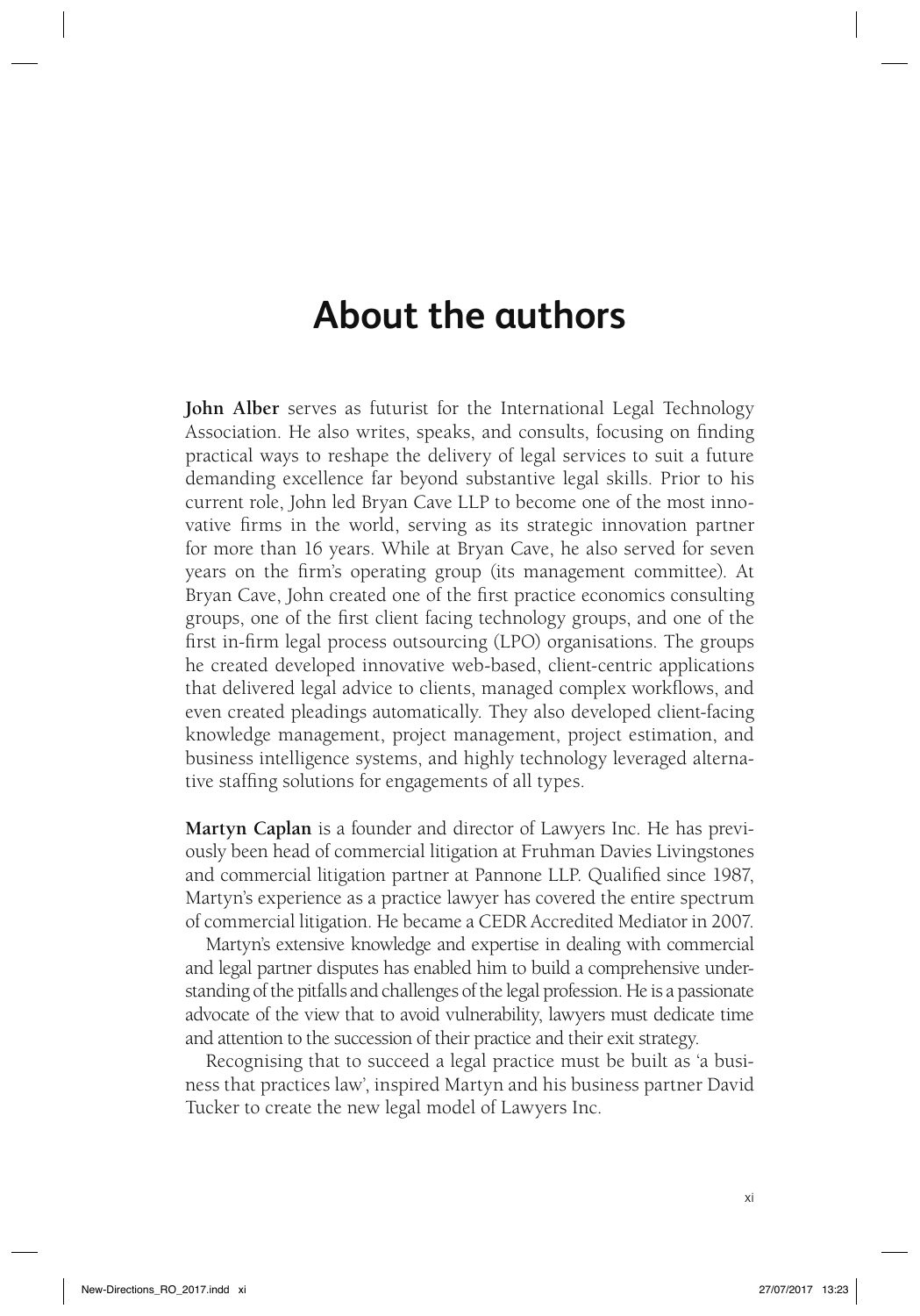**Joanna Goodman** is a freelance journalist, writer, and author. She covers business and technology topics for national publications and blue-chip corporates. She is the IT columnist for the *Law Society Gazette* and writes regular features for the *Guardian* about cutting-edge technology, brands, and media. Her favourite topics include artificial intelligence, robots and chatbots, virtual assistants, connected devices, driverless cars, and virtual and augmented reality – and she's always interested in finding out about technology that's new and different. Her professional life reflects her interests in technology, books, art, and design.

Joanna has written several short films and an independent feature film, *Alfheim's Edge* (2016). She has an MBA in strategic management from Kingston University. Joanna is based in London. She likes films, going to dance classes, and travelling to new destinations.

**Christie Guimond** is part of Ashurst Advance, an integrated global team within leading international law firm Ashurst, which focuses on innovation and efficiency in the delivery of legal services. Ashurst Advance combines the three fundamental areas of legal service innovation – resources, process, and technology – and works alongside Ashurst legal teams globally to respond to changing client needs in the way legal services are delivered, as well as directly supporting a number of in-house legal teams to meet their own 'more for less' challenges.

Christie is qualified as a project manager with the Association for Project Management Professionals and her experience in the legal industry over the last decade has included roles in legal project management, strategic business change, and R&D. In her current role as R&D manager for Ashurst Advance, Christie is responsible for capturing, evaluating, and deploying a wide range of innovation and change initiatives.

**Markus Hartung** is a lawyer and mediator. He is director of the Bucerius Center on the Legal Profession (CLP) at Bucerius Law School, Hamburg. His expertise in the framework of the CLP lies in market development and trends, management, and strategic leadership, as well as corporate governance of law firms and business models of law firms with regard to digitisation of the legal market. He is chair of the Committee on Professional Regulation of the German Bar Association (DAV).

As a lawyer he focuses on conflict management, regulatory issues, and professional indemnity issues. In addition, he advises law firms in strategy and management questions and coaches partners in management functions.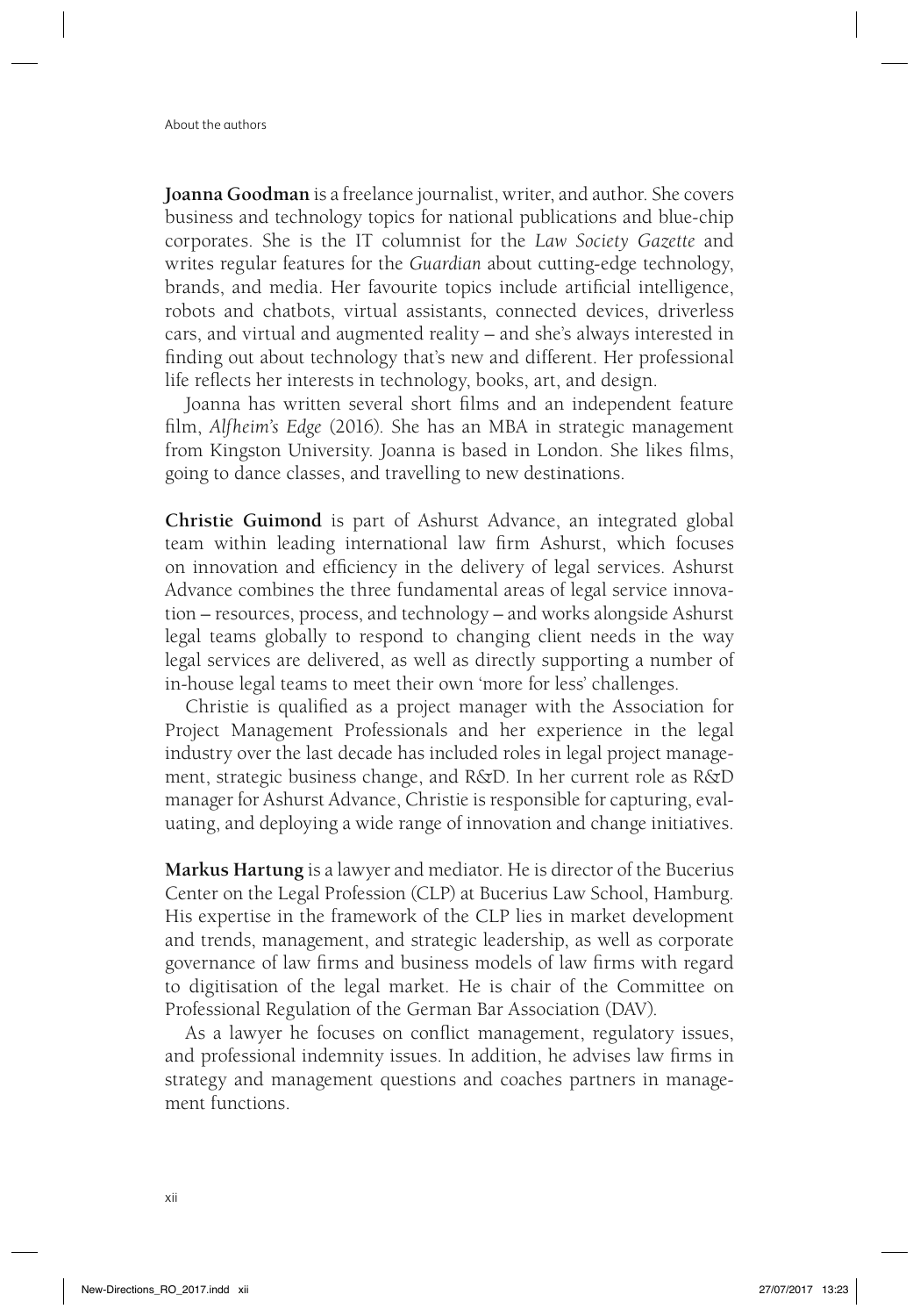He is a regular lecturer and conference-speaker on leadership, management topics, and professional ethics, and he has written numerous articles and book chapters on these topics. He is a co-editor and author of *Wegerich/Hartung: Der Rechtsmarkt in Deutschland* ('The Legal Market in Germany') which came to the market in early 2014 and has developed into a standard reference for the German legal market. He is also co-author of 'How Legal Technology Will Change the Business of Law', a joint study of The Boston Consulting Group and the Bucerius Law School.

**Debbie Epstein Henry** is the founder of DEH Consulting, Speaking, Writing, and is an internationally recognised expert, consultant, bestselling author, and public speaker on careers, workplaces, women, and the law. She is also co-founder and managing director of Bliss Lawyers, a secondment firm employing high-calibre lawyers to work on temporary engagements for in-house and law firm clients. For more information, please visit www.debbieepsteinhenry.com and www.blisslawyers.com.

**Fleur Kitchingman** is the senior vice president of legal and corporate secretary for Carillion Canada. She is responsible for all the legal affairs of Carillion Canada and supports the business there in a diverse range of sectors and jurisdictions spanning all of Canada's provinces and territories. She is a solicitor admitted in England and Wales in 2000, and following an early career in private practice, she has held a number of senior legal positions within Carillion plc, including roles in the UK, in Carillion's Middle East operations, and more recently in Carillion Canada in her current role, since August 2014.

Fleur's interests include the management of legal practice in-house, and the implementation of legal technology and innovation to operations to improve the effectiveness and efficiency of legal services. Fleur is no stranger to the benefits of collaboration and some examples of this include leading a project which saved around £2 million by working with the Carillion legal network in the UK to develop a process for the smart procurement of external legal services on BSF projects, and collaboration with both the UK and Middle Eastern Carillion internal legal teams and CAS to devise a system for the support of transactional legal work in the Middle East from the UK.

**Chrissie Lightfoot** is one of the world's top female futurists. She is a prominent international legal figure, an entrepreneur, a legal futurist, legaltech investor, writer, international keynote speaker, legal and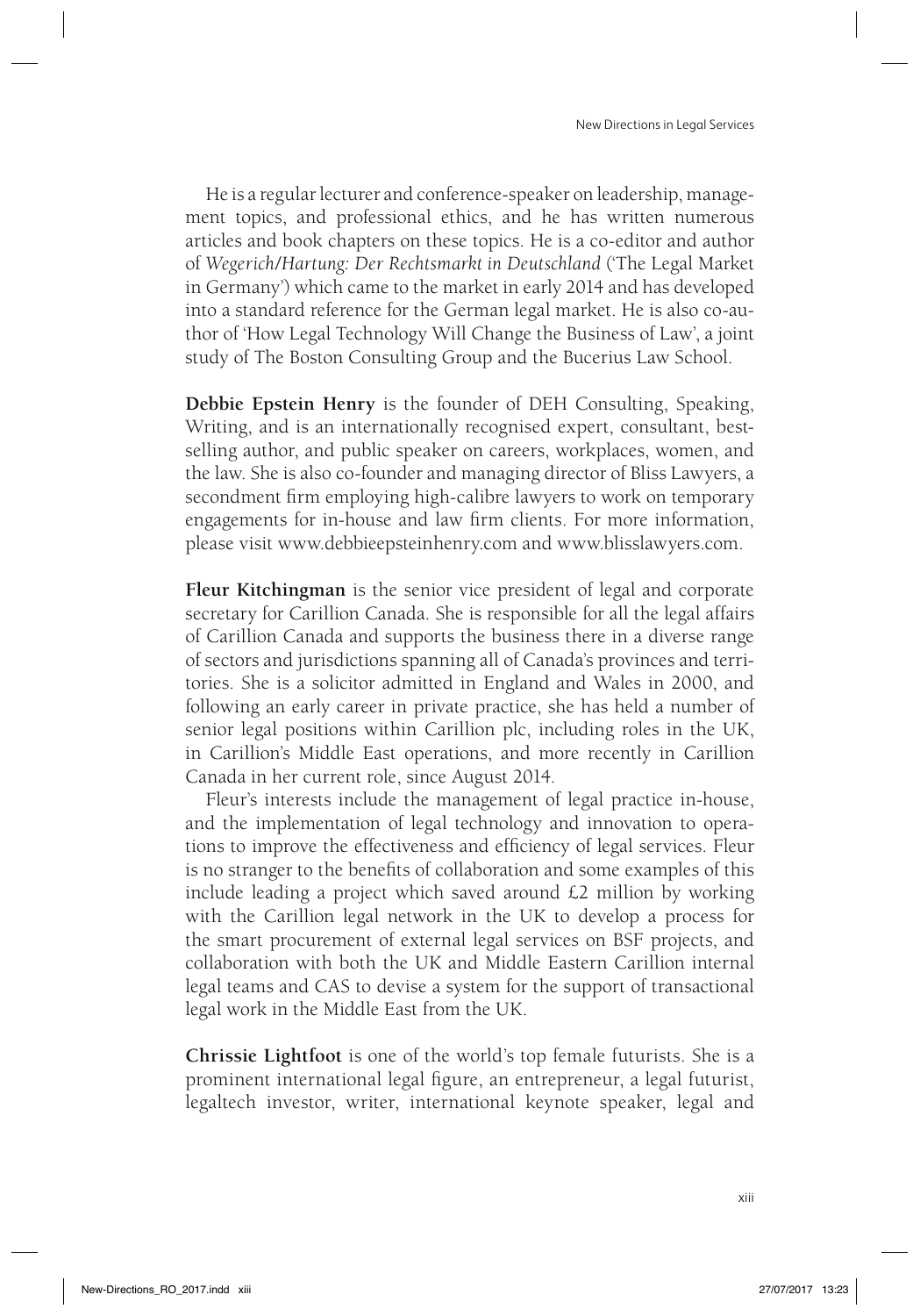business commentator (quoted periodically in *The Times*, the *Financial Times*, and CNN), solicitor (non-practising), honorary visiting fellow at the University of Westminster School of Law, and author of bestseller *The Naked Lawyer* and *Tomorrow's Naked Lawyer*. She is CEO and founder of EntrepreneurLawyer Ltd and, as the visionary and creator of Robot Lawyer LISA (the world's first impartial AI lawyer), is CEO and co-founder of AI Tech Support Ltd (trading as Robot Lawyer LISA). In 2013 she was honoured as 'Legal Professional of the Year 2013' and a 'Top 100 International Executive'.

In 2015 LinkedIn announced Chrissie is the No.1 best-connected and most engaged woman in the legal sector (4th across all sectors). In 2017 EntrepreneurLawyer was selected by Feedspot as one of the Top 50 Entrepreneur Blogs on the web, she became an advisor to the board of the *Telegraph*'s Digital Enterprise Network, was listed as one of the Top 10 Lawyers turned Entrepreneurs in *Entrepreneur* magazine, and made the shortlist as a finalist in the Enterprise Awards. Chrissie is also an Entrepreneur Mentor at Law Without Walls; featured in *Time Magazine*, the *Financial Times*, and *Forbes*.

**Janvi Patel** is a NewLaw pioneer and has been spearheading operational, structural, and cultural change within the legal services industry since starting Halebury in 2007. Her aim: to create an entirely original business model to service the needs of clients and lawyers at the senior end of the market. The firm now has partnerships with clients such as BT, Sky, and Virgin Media, a growing roster of clients in the TMT and FS sectors, a team of more than 30 senior in-house lawyers who provide flexible resourcing solutions as well as strategic in-house management support to FTSE 250 and SME businesses.

**Mike Polson** is part of Ashurst Advance, an integrated global team within leading international law firm Ashurst, which focuses on innovation and efficiency in the delivery of legal services. Ashurst Advance combines the three fundamental areas of legal service innovation – resources, process, and technology – and works alongside Ashurst legal teams globally to respond to changing client needs in the way legal services are delivered, as well as directly supporting a number of in-house legal teams to meet their own 'more for less' challenges.

Mike is a director of Ashurst Advance and co-head of innovation for Ashurst. After a successful career as a corporate lawyer, Mike joined Ashurst to help establish and then lead its legal sourcing and business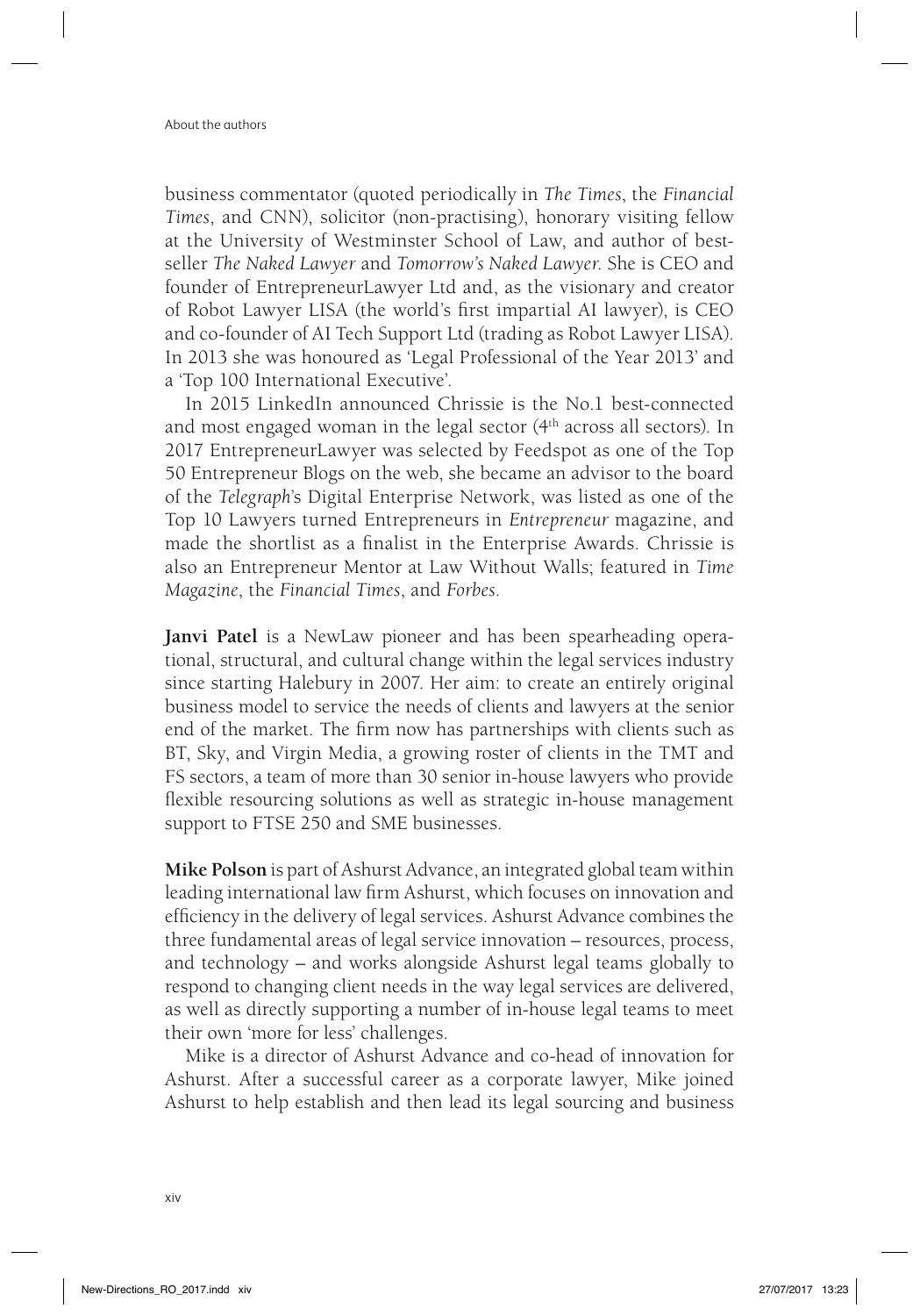support office in Glasgow, which has grown to over 250 people in less than four years.

**Michael Roster** is co-chair of the Association of Corporate Counsel's Value Challenge Steering Committee. He was formerly managing partner of Morrison & Foerster's Los Angeles office as well as co-chair of the firm's Financial Services Practice Group worldwide, resident in both Los Angeles and Washington, DC.

Mike subsequently was general counsel of Stanford University, Stanford Medical Center, and Stanford Management Company – and then executive vice president and general counsel of Golden West Financial Corporation. He has also served as an outside director and vice chair of Silicon Valley Bank, chair of the Stanford Alumni Association, chair of the Association of Corporate Counsel, and chair of two start-up companies (Insert Therapeutics and Encirq). He is a former director of the California Bankers Association and the Federal Home Loan Bank of San Francisco.

Mike is currently an adjunct faculty member at USC Gould School of Law where he teaches advanced contracts. He also is a director of MDRC, a non-profit corporation based in New York that evaluates the effectiveness of government and other non-profit programs, and several years ago he chaired a project funded by two foundations that developed a private sector approach to eliminate abuses in consumer credit cards in the US.

**Richard Tapp** is company secretary and director of legal services for Carillion plc. He leads on legal and regulatory matters for Carillion globally, and is responsible for Carillion Advice Services, which provides a range of managed legal services offerings and resources, Richard is a solicitor, and a fellow of the Institute of Chartered Secretaries and Administrators. He holds first and post-graduate degrees in Law, together with that of Master of Business Administration.

He has led a range of innovative legal sourcing arrangements for Carillion. He is co-author of *Managing External Legal Resources* (ICSA) and *The In-House Lawyer's Toolkit* (Law Society Publishing). He is also general editor and author of a number of contributions to *The Future of the In-House Lawyer* (Law Society Publishing, 2016). He won the Most Innovative European In-House lawyer in the 2013 *FT* Innovative Lawyers awards.

Before joining Carillion, he was for six years company secretary and group legal adviser for Blue Circle Industries PLC, a FTSE 100 global